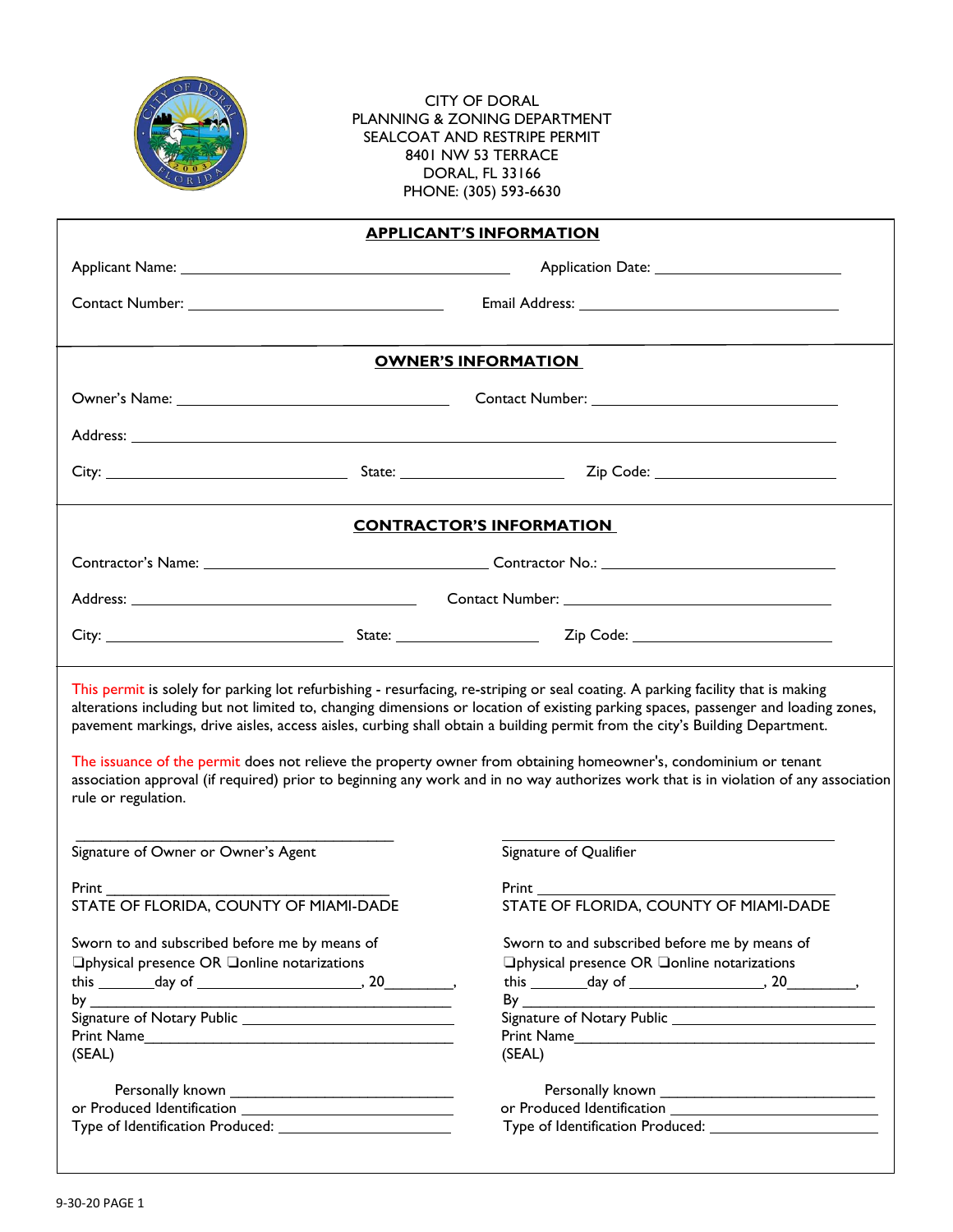## **SEALCOAT AND RESTRIPE REQUIREMENTS**

- Planning and Zoning permits for sealcoat and restripe work ONLY.
- Restripe work is to match the last approved set of plans.

## **MINIMUM SUBMITTAL REQUIREMENTS**

| Provided | <b>Not Provided</b> |                                                                                      |  |
|----------|---------------------|--------------------------------------------------------------------------------------|--|
|          |                     | Plans showing the following:                                                         |  |
|          |                     | location of proposed work                                                            |  |
|          |                     | drawings showing pavement markings                                                   |  |
|          |                     | parking stall and driveway aisle dimensions                                          |  |
|          |                     | total number of existing and proposed parking spaces                                 |  |
|          |                     | Homeowners Association (HOA), Condo, or Tenant Association approval                  |  |
|          |                     | Last set of approved plans showing the total number of parking spaces                |  |
|          |                     | Affidavit stating no changes will be made to existing layout (see attached template) |  |

## PERMIT FEES: \$300.00

INSPECTION FEES: Inspection fee of seventy-five (\$75) dollars.

If signing on behalf of the owner, attach a Letter of Authorization from the owner.

Pursuant to Section 77-190 "Marking" of the City's Land Development Code, designated parking and loading spaces shall be marked on the surface of the parking space with paint or permanent marking materials in accordance with the Manual of Uniform Traffic Control Devices (MUTCD), and maintained in a clear and visible condition.

Planning and Zoning permits for sealcoat and restripe work ONLY. Restripe work is to match the last approved set of plans.

THE PERMIT APPLICATION WILL NOT BE ACCEPTED WITHOUT THE ABOVE MINIMUM DOCUMENTATION. OTHER DOCUMENTS MAY BE REQUIRED, DEPENDING UPON THE SPECIFIC PROJECT CONDITIONS.

| FOR CITY USE ONLY                                                                                                                                                                                                              |                                   |  |     |           |  |  |
|--------------------------------------------------------------------------------------------------------------------------------------------------------------------------------------------------------------------------------|-----------------------------------|--|-----|-----------|--|--|
|                                                                                                                                                                                                                                |                                   |  | Yes | <b>No</b> |  |  |
|                                                                                                                                                                                                                                | License & Insurance               |  |     |           |  |  |
|                                                                                                                                                                                                                                | Owner/Builder Affidavit           |  |     |           |  |  |
|                                                                                                                                                                                                                                | HOA Authorization Approval Letter |  |     |           |  |  |
|                                                                                                                                                                                                                                | Two (2) copies of required plans  |  |     |           |  |  |
| Permit Number: University of the University of the University of the University of the University of the University of the University of the University of the University of the University of the University of the Universit |                                   |  |     |           |  |  |
|                                                                                                                                                                                                                                |                                   |  |     |           |  |  |